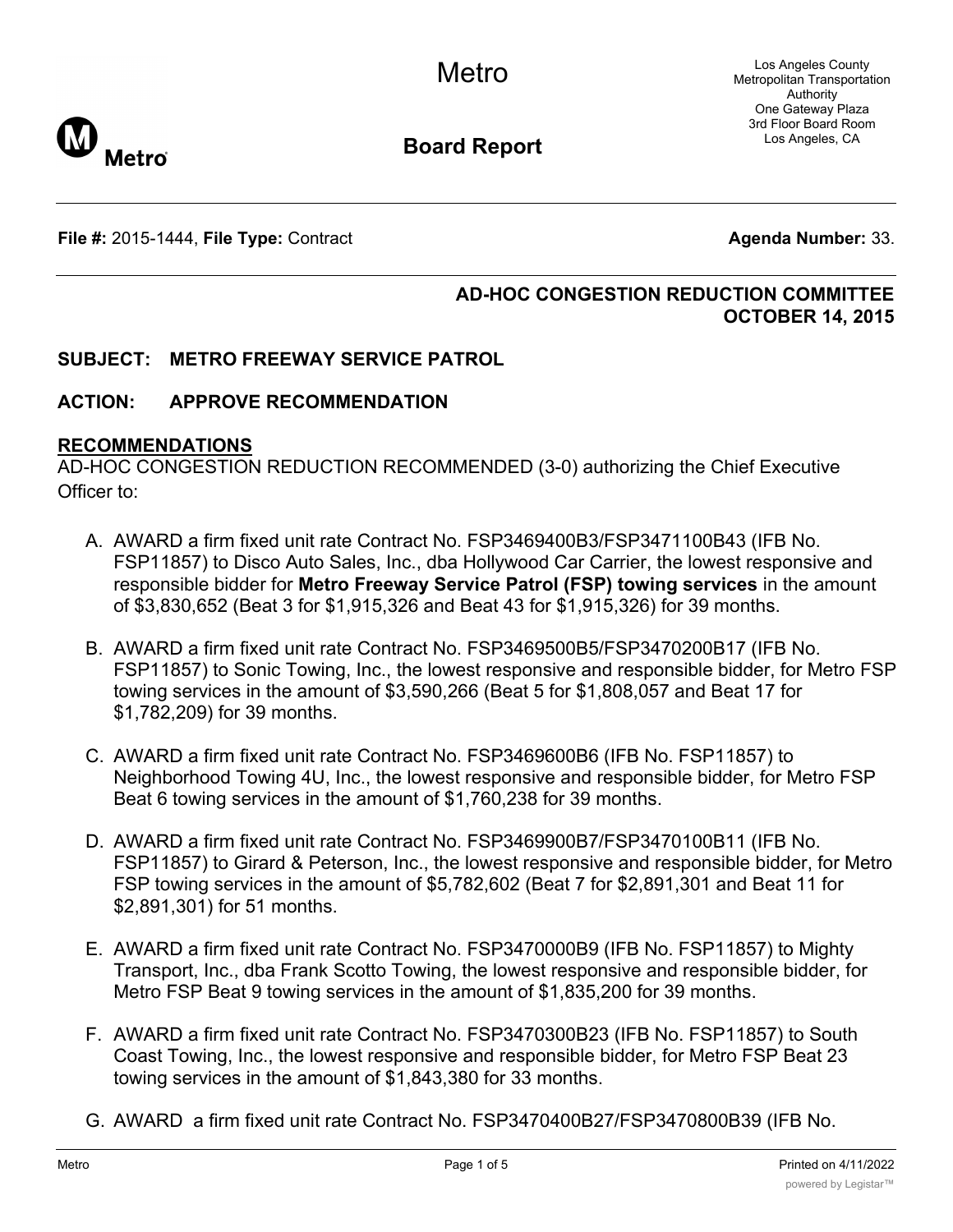FSP11857) to Hovanwil, Inc., dba Jon's Towing, the lowest responsive and responsible bidder, for Metro FSP towing services in the amount of \$4,746,479 (Beat 27 for \$2,594,126 for 51 months and Beat 39 for \$2,152,353 for 39 months).

- H. AWARD a firm fixed unit rate Contract No. FSP3470600B29 (IFB No. FSP11857) to Platinum Tow & Transport, Inc., the lowest responsive and responsible bidder, for Metro FSP Beat 29 towing services in the amount of \$3,012,024 for 51 months.
- I. AWARD a firm fixed unit rate Contract No. FSP3470700B31/FSP3471200B50 (IFB No. FSP11857) to Navarro's Towing, LLC, the lowest responsive and responsible bidder, for Metro FSP towing services in the amount of \$6,193,182 (Beat 31 for \$2,909,952 and Beat 50 for \$3,283,230) for 51 months.
- J. AWARD a firm fixed unit rate Contract No. FSP3471300B70 (IFB No. FSP11857) to Classic Tow, Inc., dba Tip Top Tow Service, the lowest responsive and responsible bidder, for Metro FSP Beat 70 ExpressLanes towing services in the amount of \$3,885,770 for 39 months.
- K. AWARD a firm fixed unit rate Contract No. FSP3471500B71 (IFB No. FSP11857) to Bob & Dave's Towing, Inc., the lowest responsive and responsible bidder, for Metro FSP Beat 70 ExpressLanes towing services in the amount of \$5,455,124 for 39 months.

# **ISSUE**

The recommended contract awards will replace 16 tow service contracts that received modification approval by the Board in September 2015.

# **DISCUSSION**

The Metro FSP program currently manages 38 tow service contracts covering over 475 center line miles on all major freeways in Los Angeles County. The service is provided by 25 independent tow service operators deploying over 150 vehicles throughout Los Angeles County that provide assistance to stranded or disabled motorists. On average FSP performs 25,000 motorist assists per month and per the most recent statewide evaluation provides a benefit to cost ratio of 10.8:1.

## New Contract Award

The recommendation ensures that 16 FSP contracts are replaced and will provide a total of 55 trucks covering over 175 centerline freeway miles for periods of 30 to 48 months.

The average hourly rate awarded for this procurement is 16.27% higher than the hourly rate of the existing 16 contracts that they will replace. The increase is partially due to the implementation of Metro's Living Wage Policy which is being incorporated into FSP tow service contracts for the first time. Additional factors that may have attributed to the hourly rate increase are market forces which,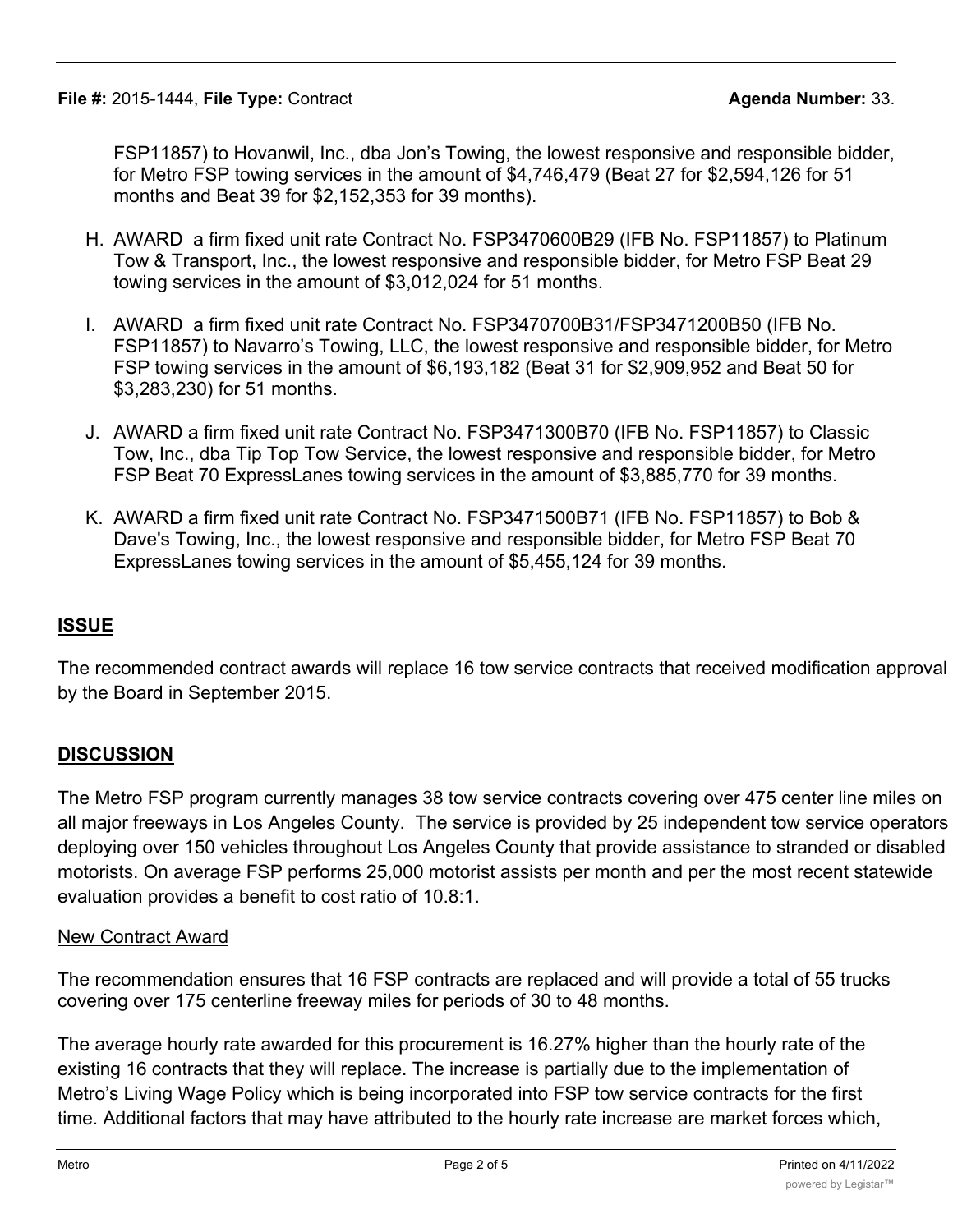over time, have slowly increased program costs. There are a total of 11 bidders receiving contracts. All bidders are either existing or former FSP contractors and as such, are eligible to operate up to two FSP contracts each.

Once contracts are awarded, Contractors will have a 12 to 14 week mobilization period to complete the required startup activities in order to begin service. The following list comprises the majority of the activities that must be completed in order to provide FSP service:

- · Purchase vehicle chassis and beds
- · Build vehicles to FSP specifications (6-8 Weeks)
- · Metro Radio Shop installation of communications equipment (2-3 Weeks)
- · Hire and train prospective FSP drivers
- CHP testing and certification of FSP drivers
- · Obtain program supplies
- · CHP inspection and certification of contract vehicles

Once the contract is awarded, the contractor is responsible for coordination of vehicles/parts/equipment and the timing of the activities to ensure that they are completed before the scheduled start of service.

The award of these contracts will continue to realign existing FSP contracts to support the multi-beat Regional structure. The FSP Regional concept for L.A. County proposes to consolidate the remaining 33 smaller single-Beat contracts into five large multi-beat regions each managed by a single contractor. The first FSP Regional multi-beat contract began work on August 1, 2014. Staff has monitored contract performance and evaluation of Regional service delivery to determine its operational effectiveness and cost efficiency. Meanwhile, it will be necessary to continue to align the expiration dates of existing single beat contracts with the proposed start dates of Regional contracts until the evaluation is complete and a decision is made whether to move forward with the Regional program.

In addition, the contract award recommendations include changes to service levels in specific contracts. Eleven of the sixteen contracts recommended for award have been reduced by either one or two trucks for a total reduction of 13 trucks. This reduction is expected to further improve the program's 'assist per truck per hour' performance. The current FSP Statewide Guidelines established by the Motorist Aid Oversight Committee have established a goal of "one assist per truck per service hour". Staff conducted an analysis of program and congestion data for each FSP Beat/Contract to determine the optimal number of trucks per beat in order to provide service at or near the FSP Statewide Program goal. The current average number of assists per truck per hour for the Metro FSP program is 0.75 which is a 0.05 improvement since the implementation of the first Regional FSP contract where service reductions were first implemented to improve service efficiency. FSP14 contracts awarded in October 2014 also included service reductions to specific beats. The FSP14 contracts are currently in the process of being phased in to replace the recently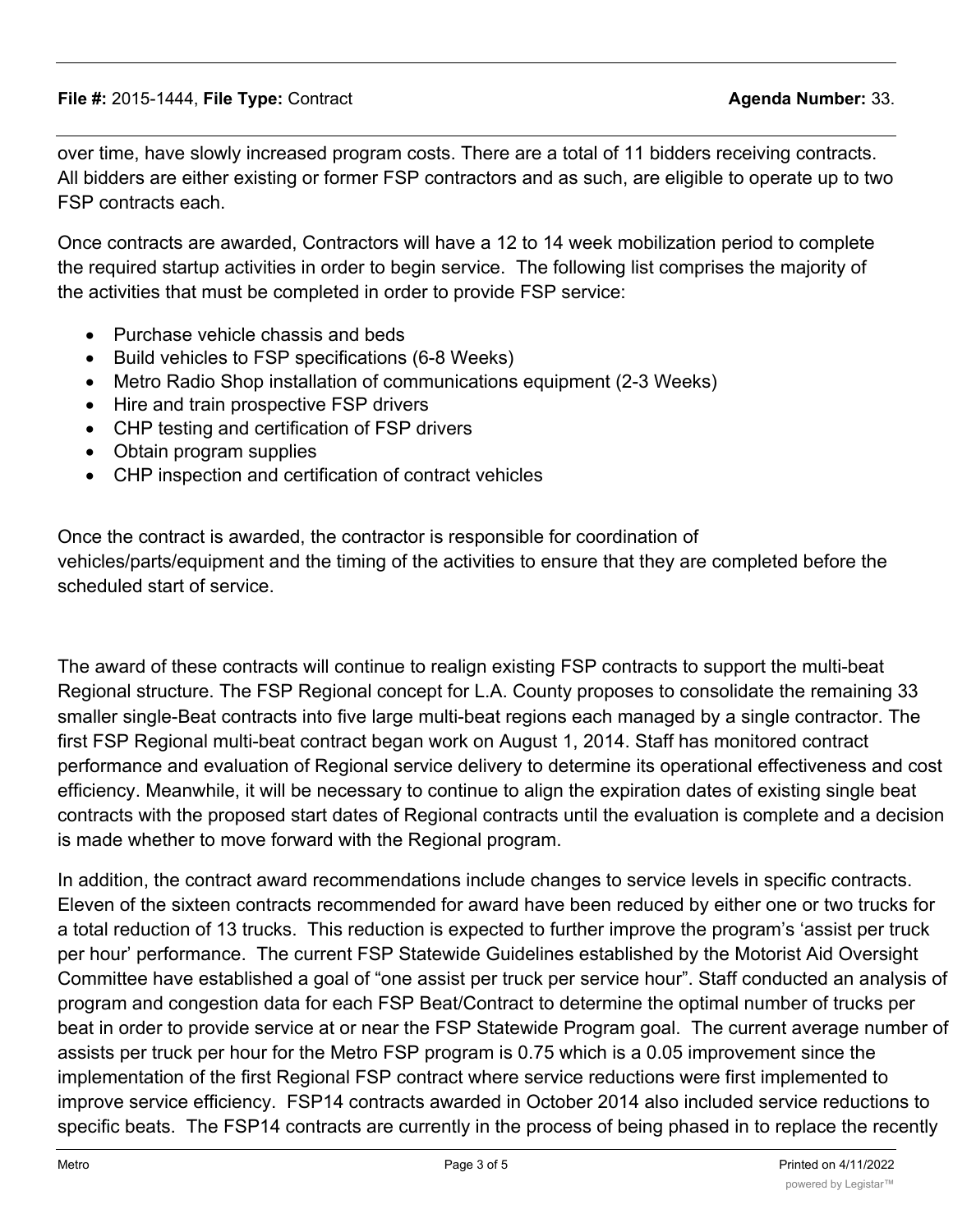extended contracts. In future FSP contract procurements, staff will continue to analyze service levels and assist rates in order to optimize the number of trucks to meet the FSP Statewide goal.

# **DETERMINATION OF SAFETY IMPACT**

The FSP Program enhances safety on Los Angeles County freeways by assisting motorists with disabled vehicles, towing vehicles from freeway lanes to prevent secondary accidents, and removing debris/obstacles from lanes that may be a hazard to motorists. During FSP operating hours, drivers provide specific services to motorists with disabled vehicles to get them safely back on the road or tow them to a designated safe location off of the freeway. FSP drivers patrolling their Beat locate and assist motorists in freeway lanes or along the shoulder significantly faster than it would take to call a private tow service. The FSP Program completes approximately 300,000 assists annually.

## **FINANCIAL IMPACT**

A portion of the funding of \$41,934,917 for this program is included in the FY16 budget in cost center 3352, Metro Freeway Service Patrol, under project number 300070.

Since this is a multi-year contract/project, the cost center manager and Executive Officer, Congestion Reduction will be accountable for budgeting the funds in future years.

## Impact to Budget

The FSP program is funded through a combination of Proposition C 25% sales tax, State and SAFE funds. There is no impact to bus and rail operating or capital; Proposition A, C and TDA administration; or Measure R administration budgets.

## **ALTERNATIVES CONSIDERED**

The Board may decide not to authorize the execution of these contracts. This alternative is not recommended as it would result in interruption to FSP services and prevent staff from managing the FSP program in the most cost-effective and efficient manner possible.

## **NEXT STEPS**

Upon Board approval, staff will award and execute the new contracts.

## **ATTACHMENTS**

Attachment A - Procurement Summary Attachment B - FSP Beat Map